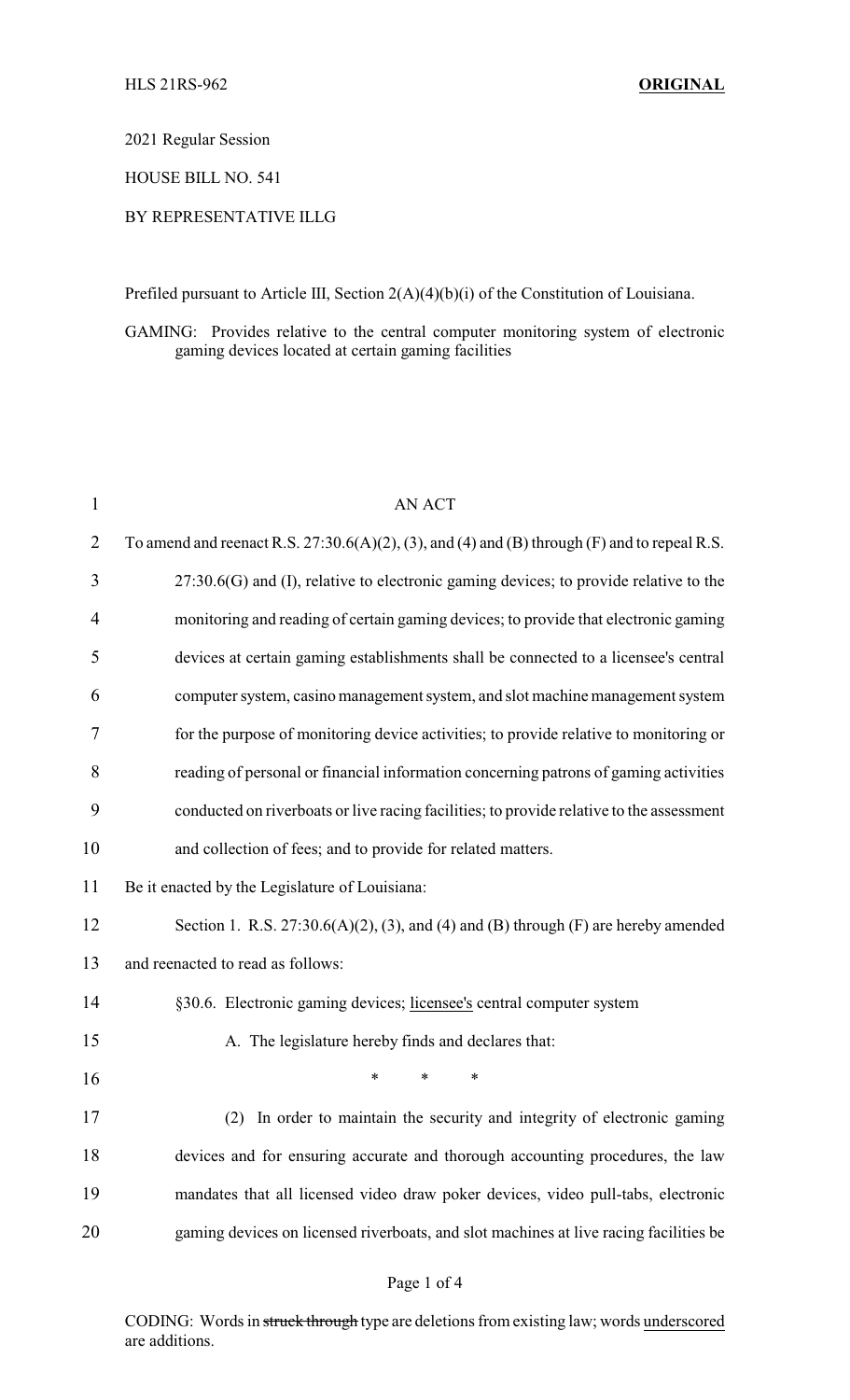1 connected to a central computer each licensee's central computer system, casino management system, and slot machine management system as applicable, to which the division and board have complete and unrestricted access to the information contained therein. Likewise the casino operating contract provides for complete and unrestricted access to information contained within their centralized computer to the office of state police and the Louisiana Gaming Control Board. The legislature finds that it is in the best interest of the state and the general public that all electronic 8 gaming devices licensed in this state should be subject to this type of monitoring and accordingly that all electronic gaming devices should be linked by 10 telecommunication to a central computer system.

 (3) The present level of technology in electronic gaming devices makes it both feasible and efficacious to require all electronic gaming devices on licensed 13 riverboats in this state to be linked by telecommunication to a central licensee's computer system which will facilitate the monitoring and reading of the devices for the purposes of maintaining the security and integrity of the devices and the integrity of the information reported to the system, in order to ensure that licensees meet their financial obligations to the state.

 (4) The most efficient, accurate, and honest regulation of the gaming 19 industry in this state can best be facilitated by establishing a central licensee computer system under which all electronic gaming devices will be linked to that system by telecommunication to provide superior capability of auditing, reporting, and regulation of that industry.

**\*** \* \* \*

 B. Any electronic gaming device which is included in the definition of "game", "gaming device", and "gaming equipment", as provided for in R.S. 26 27:44(10) or  $(12)$  or in the definition of "slot machine" as provided for in R.S. 27 27:44 $(24)$  or 353 $(14)$ , or which is included in the definitions in the rules adopted or enforced by the Louisiana Gaming Control Board, or which is otherwise regulated 29 by Chapters 4 and 7 of this Title shall be linked by telecommunication to  $\alpha$  central

#### Page 2 of 4

CODING: Words in struck through type are deletions from existing law; words underscored are additions.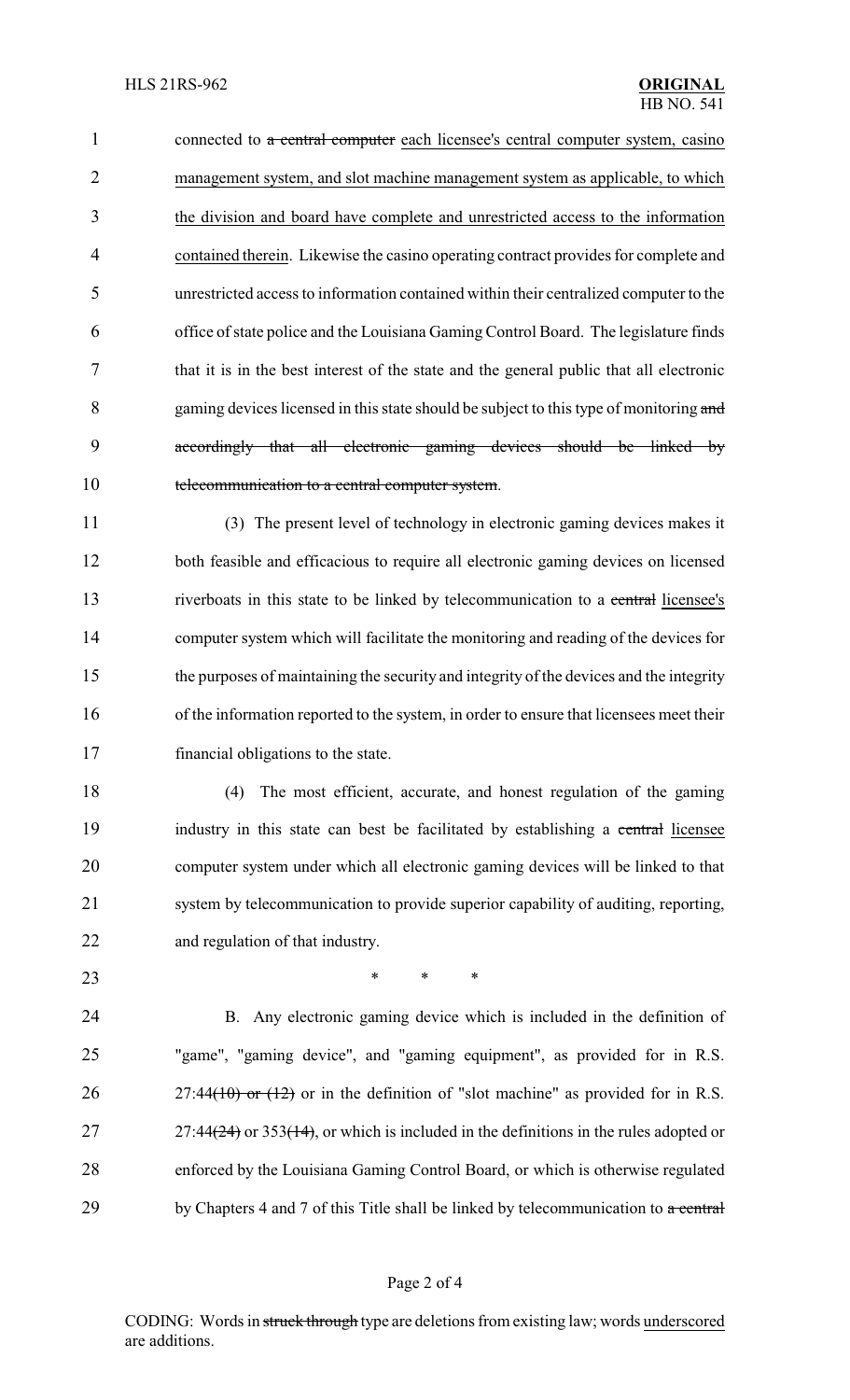the licensee's computer system for purposes of monitoring and reading device activities as provided for in this Section.

 C. The provisions of this Section shall apply to any electronic gaming device 4 operated by the holder of a license as defined in R.S. 27:44(14) and regulated by the provisions of Chapter 4 of this Title and to any electronic gaming device operated 6 by the holder of a license as defined in R.S.  $27:353(5)$  and regulated by the provisions of Chapter 7 of this Title.

 D. The central licensee's computer system authorized by the provisions of this Section shall be designed and operated to allow the monitoring and reading of electronic gaming devices on licensed riverboats and at live racing facilities for the purposes of maintaining the security and integrity of the devices and the integrity of the information reported to the system, so that the fiscal responsibility of the 13 licensees with regard to their obligations to the state will be ensured. The central 14 computer system authorized by the provisions of this Section shall be administered 15 by the Department of Public Safety and Corrections, office of state police, gaming division.

 E. The central licensee's computer system shall be capable of monitoring and reading financial aspects of each electronic gaming device such as cash in, cash out, amount played, amount won, games played, and games won. As used in this Subsection, "cash" means coins, currency, tokens, credits, or any other thing of value which is used to play or operate an electronic gaming device or which is used to pay 22 the winnings from playing or operating an electronic gaming device.

23 F. The central licensee's computer system shall provide for the monitoring and reading of exception code reporting such as an on-line computer alert, alarm monitoring capability to ensure direct scrutiny of conditions detected and reported by the electronic gaming device, including any device malfunction, any type of tampering, and any open door to the drop area.

**\*** \* \* \*

Section 2. R.S. 27:30.6(G) and (I) are hereby repealed in their entirety.

#### Page 3 of 4

CODING: Words in struck through type are deletions from existing law; words underscored are additions.